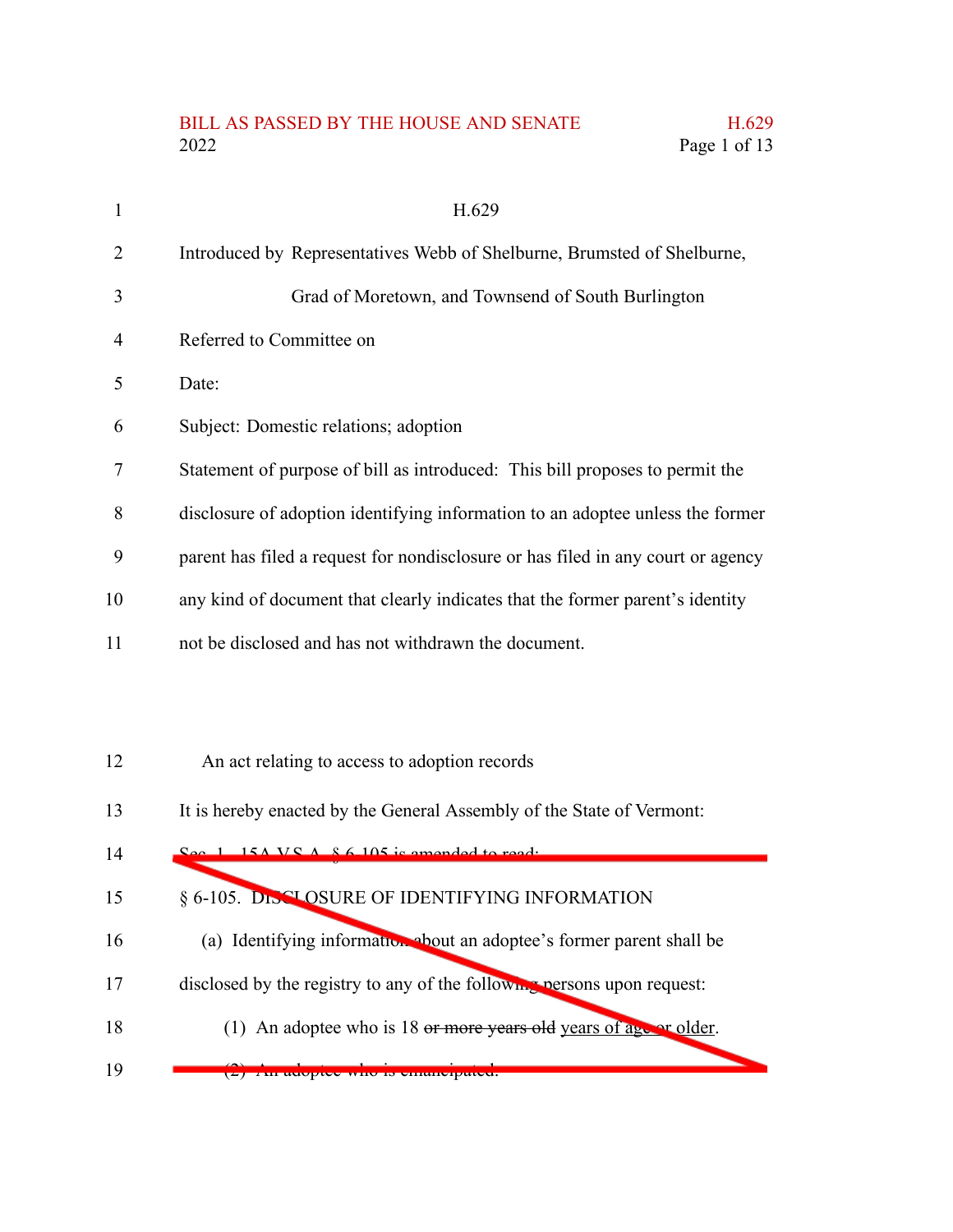| $\mathbf{1}$   | (2) A deceased adoptes's direct decordent who is 18 or more years old            |
|----------------|----------------------------------------------------------------------------------|
| $\overline{2}$ | years of age or older or the parent or guardian of a direct descendant who is    |
| 3              | less than 18 years old of age.                                                   |
| $\overline{4}$ | (b) From July 1, 1996 to December 31, 1997, the registry shall disclose          |
| 5              | identifying information under subsection (a) of this section only if the former  |
| 6              | parent consents to such disclosure. After December 31, 1997, the registry shall  |
| 7              | disclose information under subsection (a) of this section as follows:            |
| 8              | $(1)$ For adoptions that were finalized prior to July 1, 1986, the registry      |
| 9              | shall disclose identifying information if the former parent has filed in any     |
| 10             | Probate Division of the Superior Court or agency any kind of document that       |
| 11             | elearly indicates that he or she consents to see disclosure.                     |
| 12             | (2) For adoptions that were finalized on exafter July 1, 1986, the The           |
| 13             | registry shall disclose identifying information without requiring the consent of |
| 14             | the former parent except the registry shall not disclose such information if the |
| 15             | former parent has filed a request for nondisclosure in accordance with the       |
| 16             | provisions of section 6-106 of this title and has not withdrawn the equest or,   |
| 17             | prior to July 1, 1996, has filed in any court or agency any kind of document     |
| 18             | that clearly indicates that his or her the former parent's identity not be       |
| 19             | CHSCROSCU and has not withdrawn the document.                                    |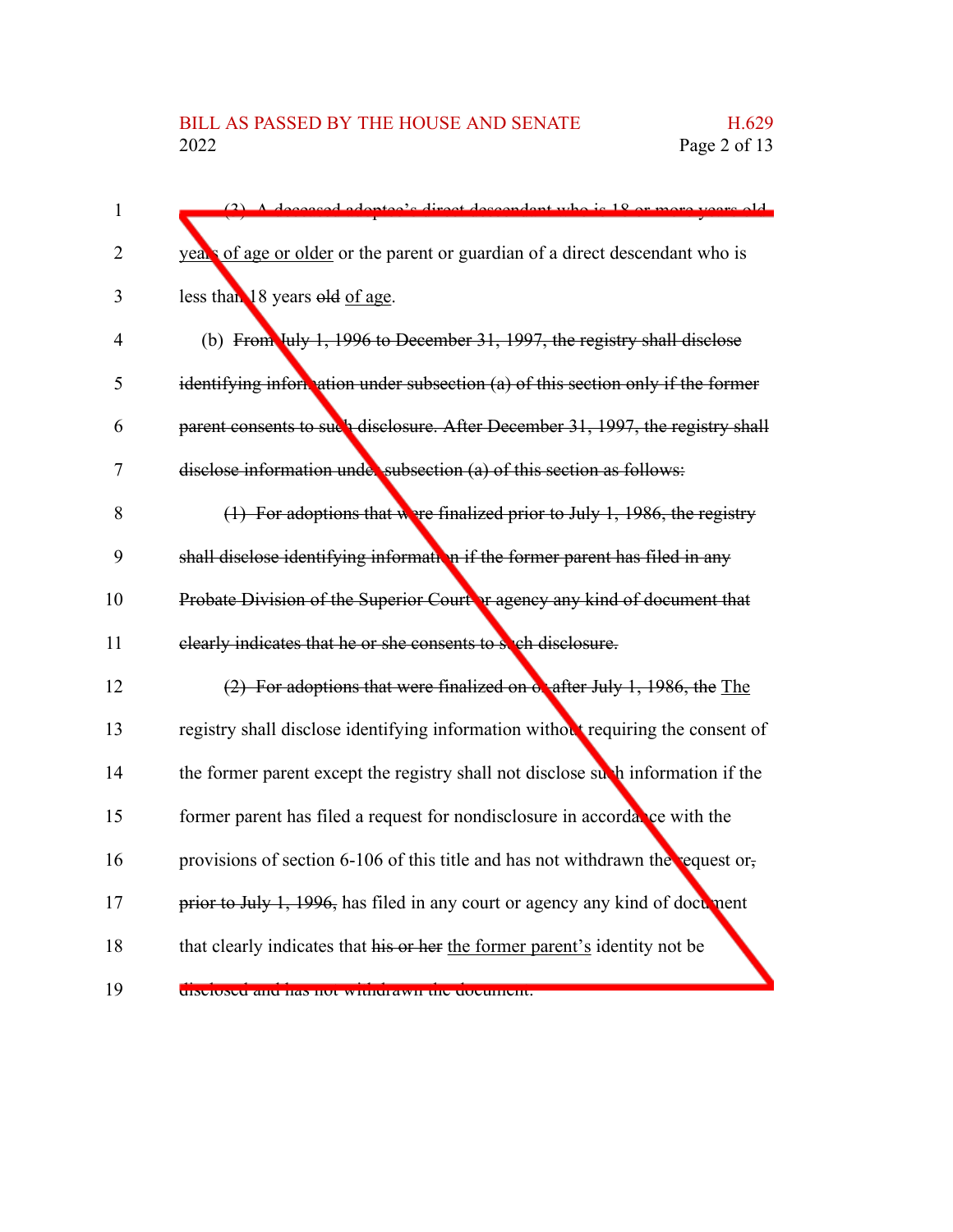| An adult deceendent of a decessed former perent or the quardian of a            |
|---------------------------------------------------------------------------------|
| fort er parent who has been declared incompetent may consent to the             |
| disclosure of information as provided for in subsection (a) of this section.    |
| (d) If an adoptee, who is 18 or more years old, years of age or older           |
| consents, identifying information about the adoptee shall be disclosed by the   |
| registry to any of the following persons upon request:                          |
| (1) The the adopter's former parent; and                                        |
| (2) The the adoptee's vibling who is 18 or more years old years of age          |
| or older.                                                                       |
| (e) Identifying information about the adoptee shall be disclosed to the         |
| adoptee's former parent if the parent of an adoptee who is less than 18 years   |
| old of age consents to the disclosure.                                          |
| (f) Identifying information about a deceased a loptee shall be disclosed by     |
| the registry to the adoptee's former parent or sibling upon request if:         |
| (1) the deceased adoptee's direct descendant is $18e$ more years old            |
| years of age or older and consents to the disclosure; or                        |
| (2) the parent or guardian of a direct descendant who is lesse han 18           |
| years old of age consents to the disclosure.                                    |
| (g) Identifying information about a sibling of an adoptee shall be disclosed    |
| by the registry to the adoptee upon request if both the sioning and the adoptee |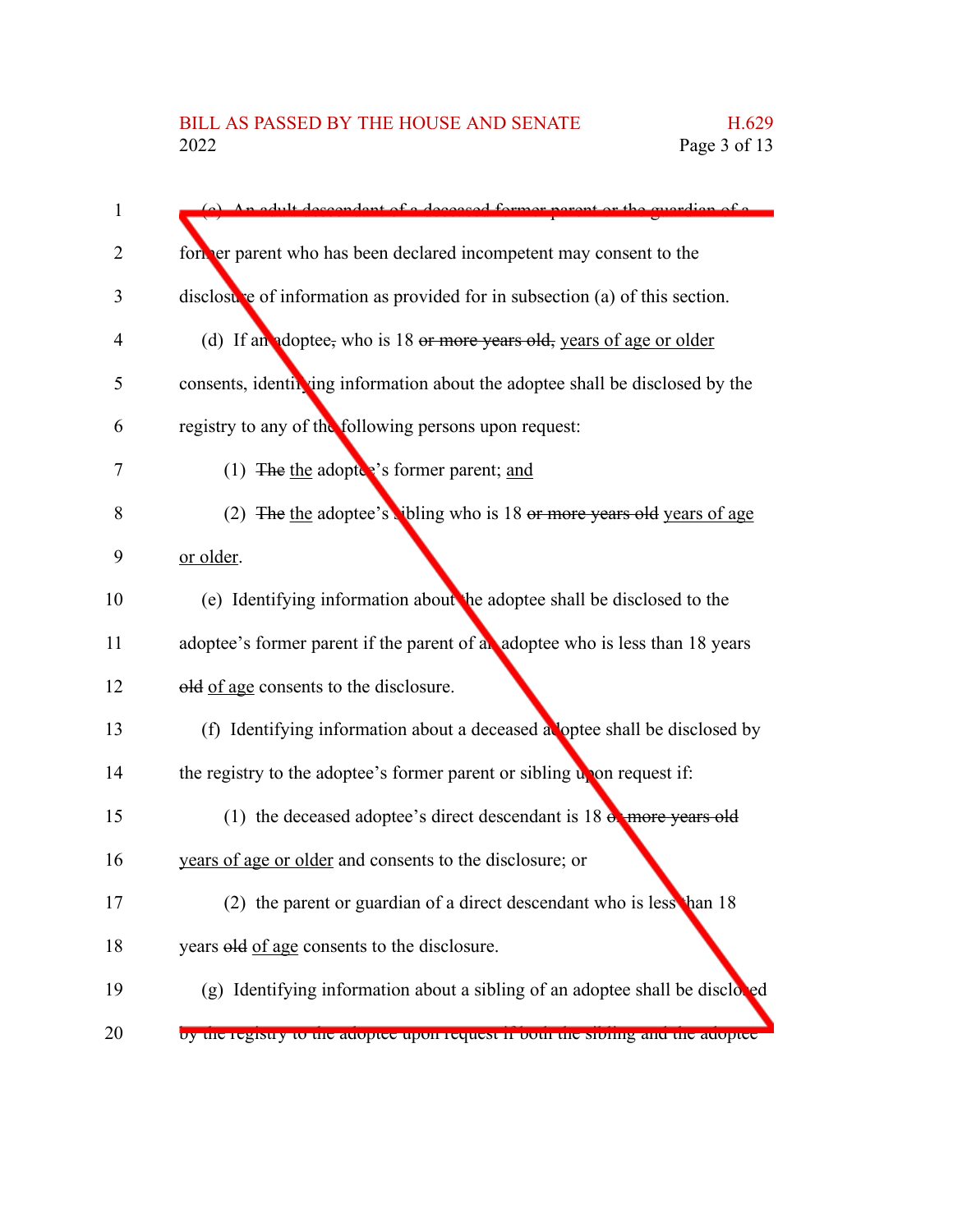

*Sec. 1. PURPOSE*

*The purpose of this act is to permit an adopted person who is 18 years of age or older to obtain a certified copy of the person's original birth certificate regardless of whether the adoptee's former parent has consented to such disclosure.*

*Sec. 2. 15A V.S.A. § 3-802 is amended to read:*

*§ 3-802. ISSUANCE OF NEW, AMENDED BIRTH CERTIFICATE*

*\* \* \**

*(c) In the case of birth certificates registered prior to July 1, 2019 that are to be replaced or amended pursuant to subdivision (a)(1) or (5) of this section, the State Registrar shall notify the town clerk or clerks with custody of the certificate, who shall substitute the new or amended birth certificate for the original birth certificate. The Except as otherwise provided in this title, the original certificate and all copies of the certificate in the files shall be sealed and shall not be subject to inspection or copying until 99 years after the adoptee's date of birth, except as provided by this title.*

*\* \* \**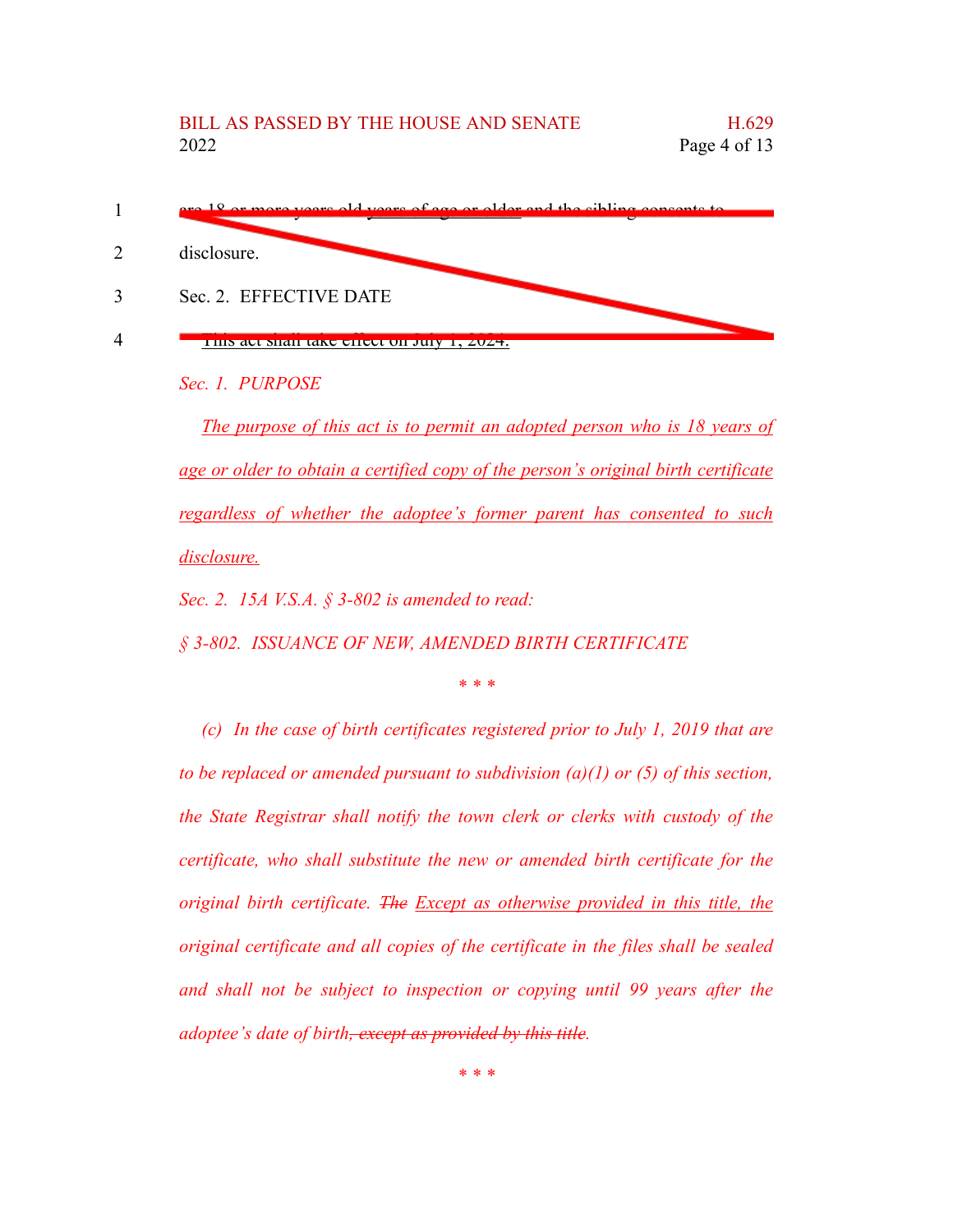*Sec. 3. 15A V.S.A. § 6-105 is amended to read:*

*§ 6-105. DISCLOSURE OF IDENTIFYING INFORMATION*

*(a) Identifying Unless a former parent has filed a request for nondisclosure, identifying information about an adoptee's former parent shall be disclosed by the registry to any of the following persons upon request:*

*(1) An an adoptee who is 18 or more years old. of age or older;*

*(2) An an adoptee who is emancipated.; and*

*(3) A a deceased adoptee's direct descendant who is 18 or more years old of age or older or the parent or guardian of a direct descendant who is less than 18 years old of age.*

*(b) From July 1, 1996 to December 31, 1997, the registry shall disclose identifying information under subsection (a) of this section only if the former parent consents to such disclosure. After December 31, 1997, the registry shall disclose information under subsection (a) of this section as follows:*

*(1) For adoptions that were finalized prior to July 1, 1986, the registry shall disclose identifying information if the former parent has filed in any Probate Division of the Superior Court or agency any kind of document that clearly indicates that he or she consents to such disclosure.*

*(2) For adoptions that were finalized on or after July 1, 1986, the registry shall disclose identifying information without requiring the consent of the former parent except the registry shall not disclose such information if the*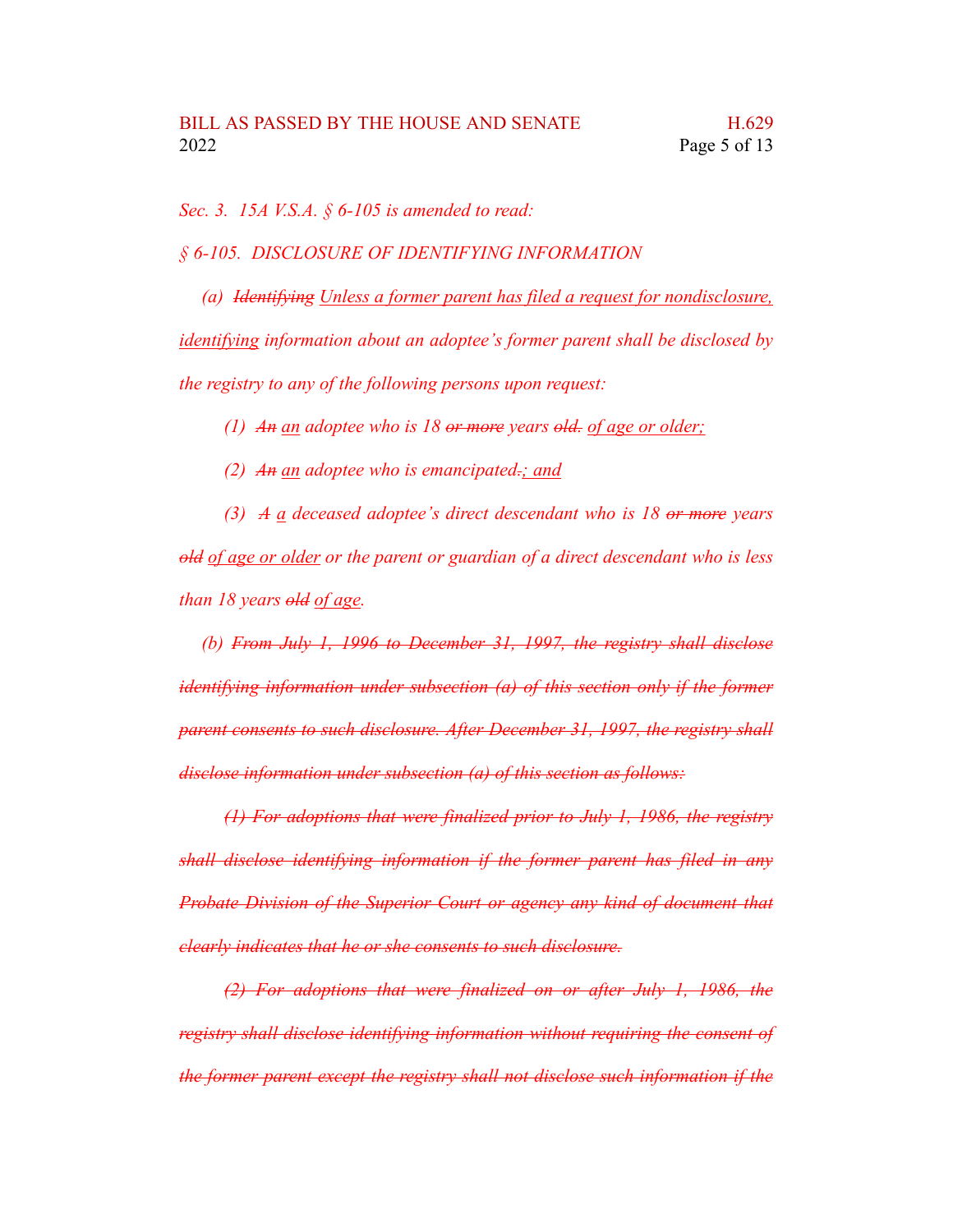*former parent has filed a request for nondisclosure in accordance with the provisions of section 6-106 of this title and has not withdrawn the request or, prior to July 1, 1996, has filed in any court or agency any kind of document that clearly indicates that his or her identity not be disclosed and has not withdrawn the document. [Repealed]*

*(c) An adult descendant of a deceased former parent or the guardian of a former parent who has been declared incompetent may consent to the disclosure of information as provided for in subsection (a) of this section.*

*(d) If an adoptee, who is 18 or more years old, of age or older consents, identifying information about the adoptee shall be disclosed by the registry to any of the following persons upon request:*

*(1) The the adoptee's former parent; and*

*(2) The the adoptee's sibling who is 18 or more years old of age or older.*

*(e) Identifying information about the adoptee shall be disclosed to the adoptee's former parent if the parent of an adoptee who is less than 18 years old of age consents to the disclosure.*

*(f) Identifying information about a deceased adoptee shall be disclosed by the registry to the adoptee's former parent or sibling upon request if:*

*(1) the deceased adoptee's direct descendant is 18 or more years old of age or older and consents to the disclosure; or*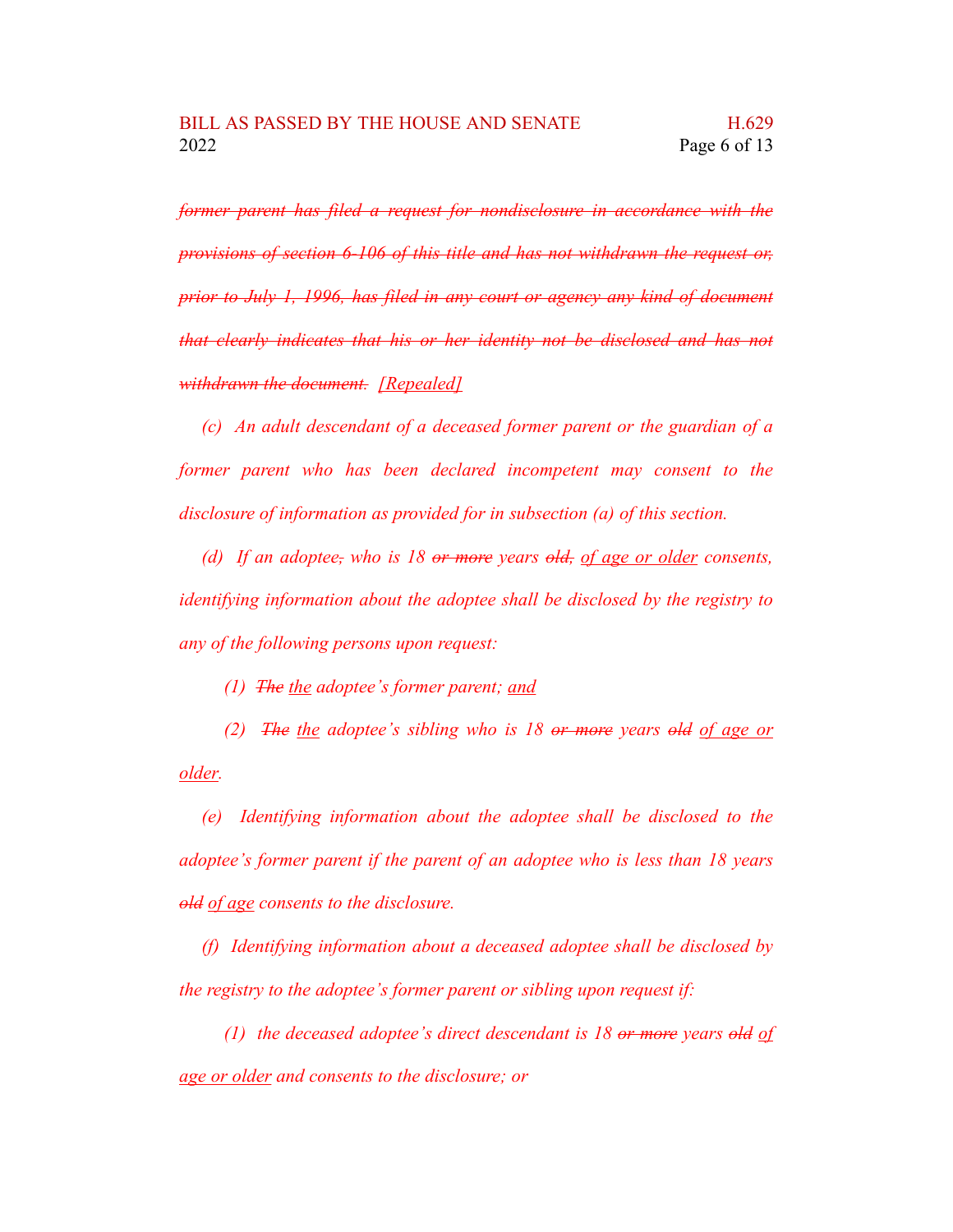*(2) the parent or guardian of a direct descendant who is less than 18 years old of age consents to the disclosure.*

*(g) Identifying information about a sibling of an adoptee shall be disclosed by the registry to the adoptee upon request if both the sibling and the adoptee are 18 or more years old of age or older and the sibling consents to disclosure. Sec. 4. 15A V.S.A. § 6-106 is amended to read:*

*§ 6-106. REQUEST FOR NONDISCLOSURE*

*A former parent of an adoptee may prevent disclosure of identifying information about himself or herself by filing a request for nondisclosure with the registry as provided in section 6-105 of this title. A request for nondisclosure may be withdrawn by a former parent at any time If a former parent of an adoptee filed a request for nondisclosure of identifying information prior to July 1, 20242023, the request shall be honored and a request for disclosure of identifying information made pursuant to section 6- 105 of this title shall be denied. This section shall not be interpreted to interfere with a person's right to obtain a copy of an original birth certificate pursuant to section 6-107 of this title.*

*Sec. 5. 15A V.S.A. § 6-107 is amended to read:*

*§ 6-107. RELEASE OF ORIGINAL BIRTH CERTIFICATE*

*(a) A copy of the adoptee's original birth certificate may be released to the adoptee upon the request of an adoptee who has attained the age of 18 and*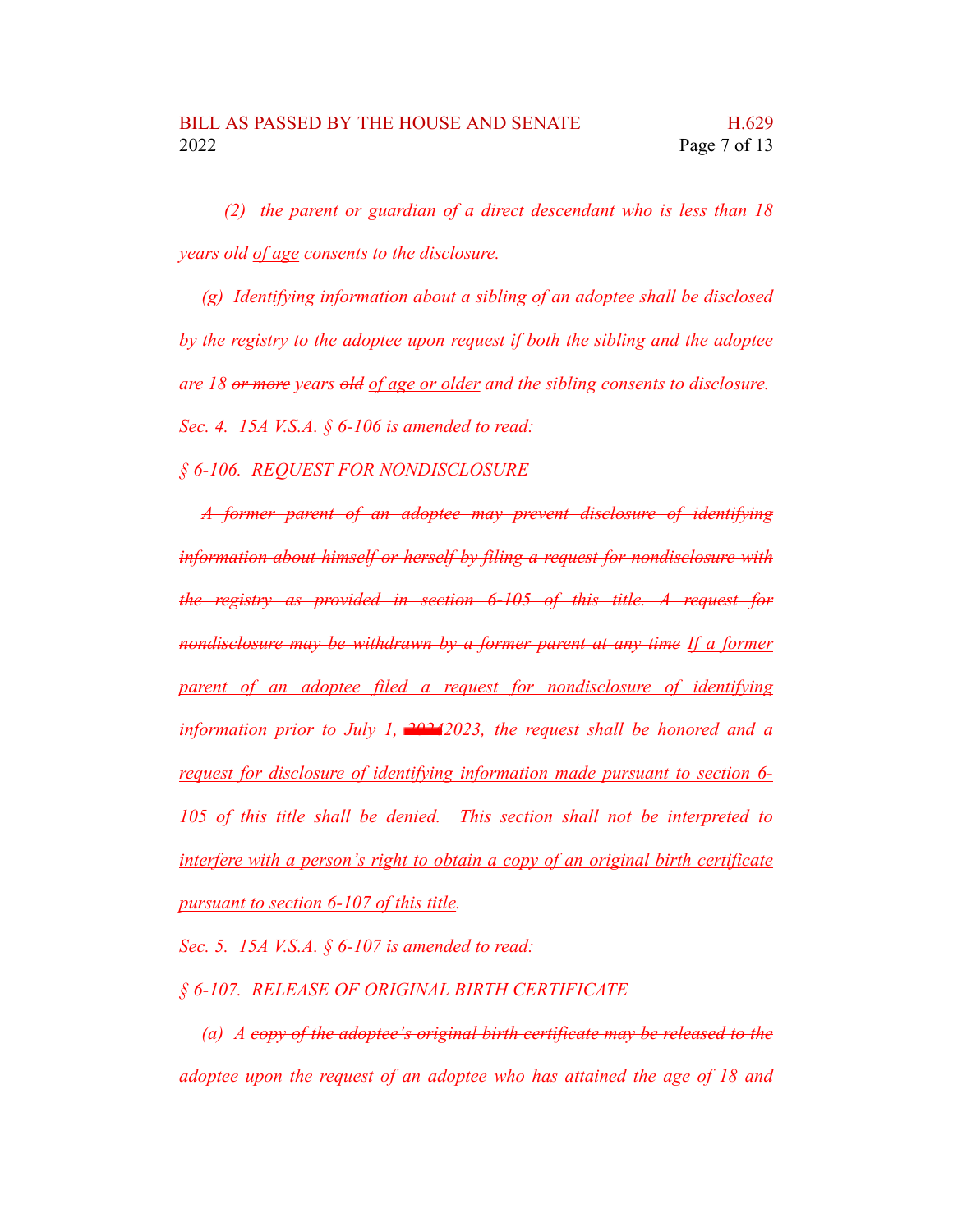*who has access to identifying information under this article certified copy of an adoptee's original birth certificate and any evidence of the adoption previously filed with the State Registrar shall be released to persons identified in subsection 6-105(a) of this title upon request. The copy of the original birth certificate shall clearly indicate that it may not be used for identification purposes. The State Registrar shall develop a notice to accompany an original birth certificate requested pursuant to this section that advises the requestor of the potential availability of former parent contact preference information that may be obtained through the Registry.*

*(b) When 99 years have elapsed after the date of birth of an adoptee whose original birth certificate is sealed under this title, the Department of Health shall unseal the original certificate and file it with any new or amended certificate that has been issued. The unsealed certificate becomes a public record in accordance with any statute or regulation applicable to the retention and disclosure of birth certificates.*

*(c)(1) A person who is listed as a parent on an adoptee's original birth certificate may file a contact preference form with the Registry. The contact preference form shall be developed by the Registry and shall indicate whether the parent would:*

*(A) like to be contacted by the adoptee;*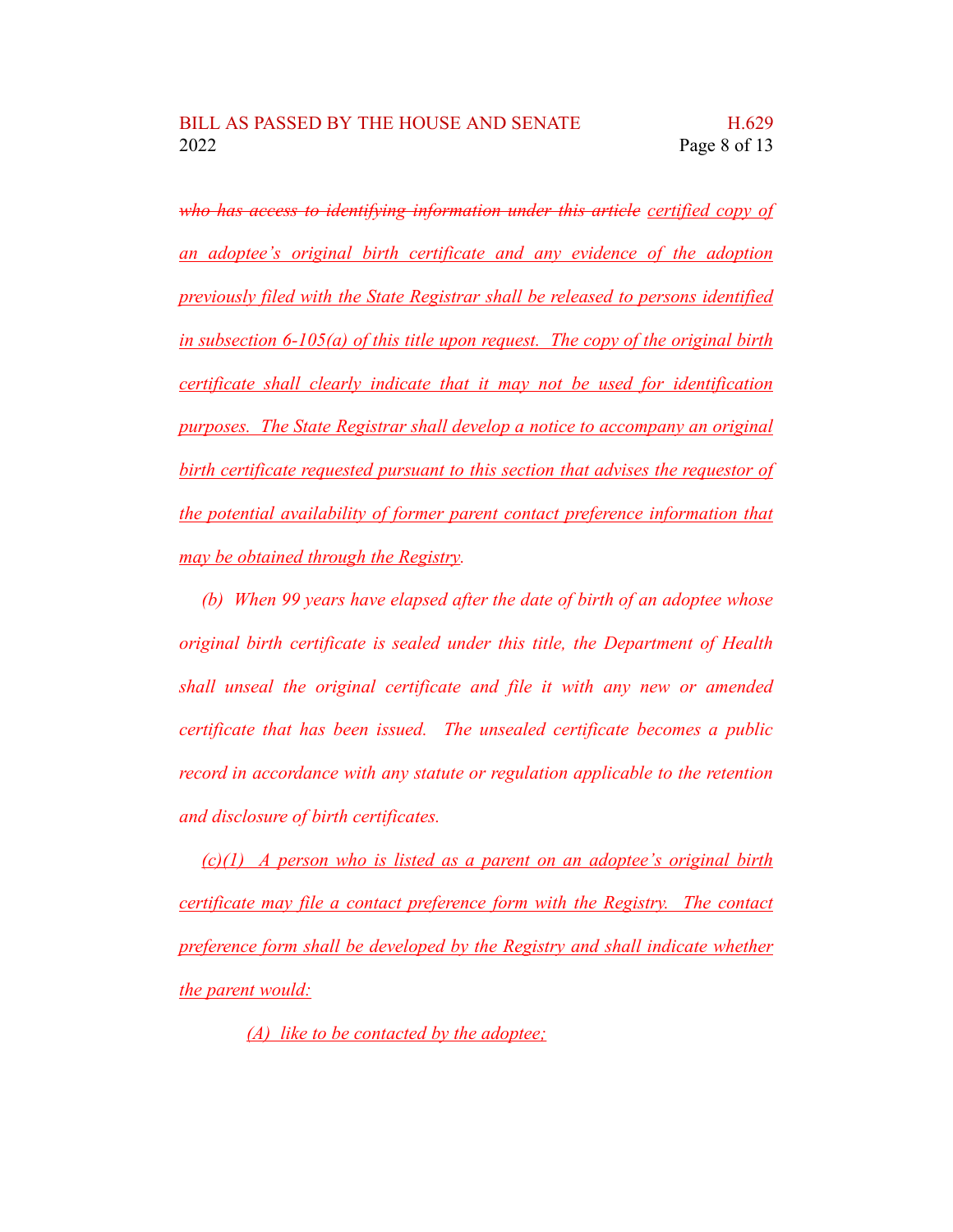*(B) prefer to be contacted by the adoptee only through an intermediary; or*

*(C) prefer not to be contacted by the adoptee at this time.*

*(2) A contact preference form may be withdrawn or revised at any time.*

*(2) A contact preference form shall include space where the parent may include information that the parent feels is important for the adoptee to know.*

*(3) A contact preference form may be withdrawn or revised at any time.*

*(d) Upon filing with the Registry, the contact preference form shall be confidential and exempt from public inspection and copying under the Public Records Act pursuant to section 6-102 of this title.*

*(e) Upon request, persons identified in subsection 6-105(a) of this title may receive from the Registry the indicated contact preference choice from the filed contact preference form or nondisclosure form provided by the adoptee's former parent.*

*Sec. 6. 15A V.S.A. § 6-111 is amended to read:*

*§ 6-111. PUBLIC NOTICE OF STATUTORY CHANGE*

*The Department, with the cooperation of other departments of State government, shall make reasonable efforts to notify members of the public who may be affected by changes in statute governing the release of identifying and nonidentifying information and access to original birth certificates, including:*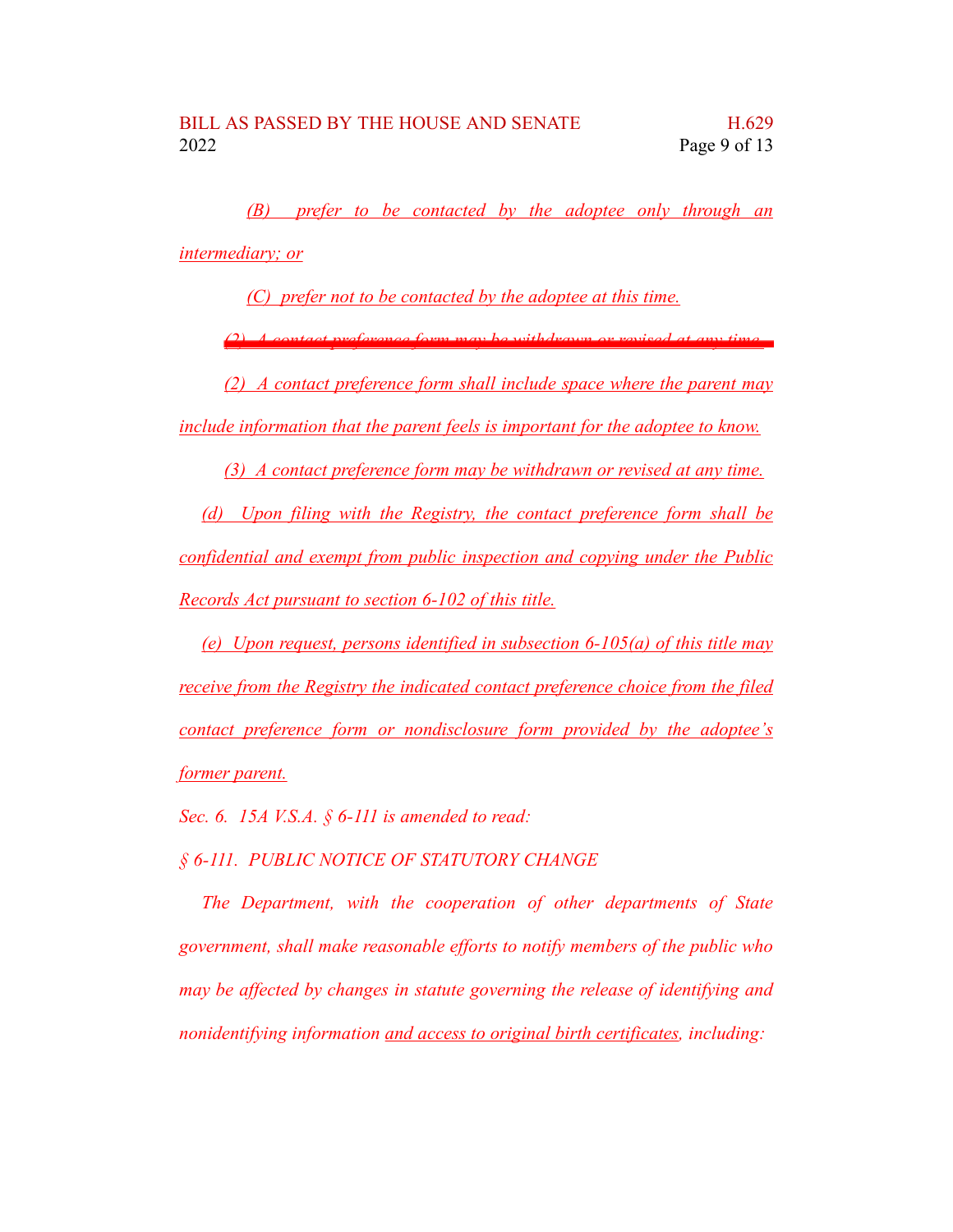*(1) informing the general public by submitting press releases to the news media in Vermont and other states;*

*(2) informing adoptee, birth parent, and genealogy groups in Vermont and other states;*

*(3) including information in motor vehicle registration and license renewals;*

*(4) including information in appropriate locations on the Internet; and*

*(5) contacting the adoption coordinators in each state and determining what agencies or groups in that state should be notified.*

*Sec. 7. 15A V.S.A. § 6-112 is amended to read:*

*§ 6-112. ACTION FOR DISCLOSURE OF INFORMATION*

*(a) A person denied disclosure of information under section 6-104, subdivision 6-105(b)(1) or (2), or section 6-107 of this title may file a petition in the court to obtain the information being sought.*

*(b) In determining whether to grant a petition under this section, the court shall review the records of the relevant proceeding for adoption and shall make specific findings concerning:*

*(1) the reasons the information is sought;*

*(2) whether the individual about whom information is sought has filed a request for nondisclosure under section 6-106 of this title or any other kind of*

*document requesting that his or her identity not be disclosed, has not filed any*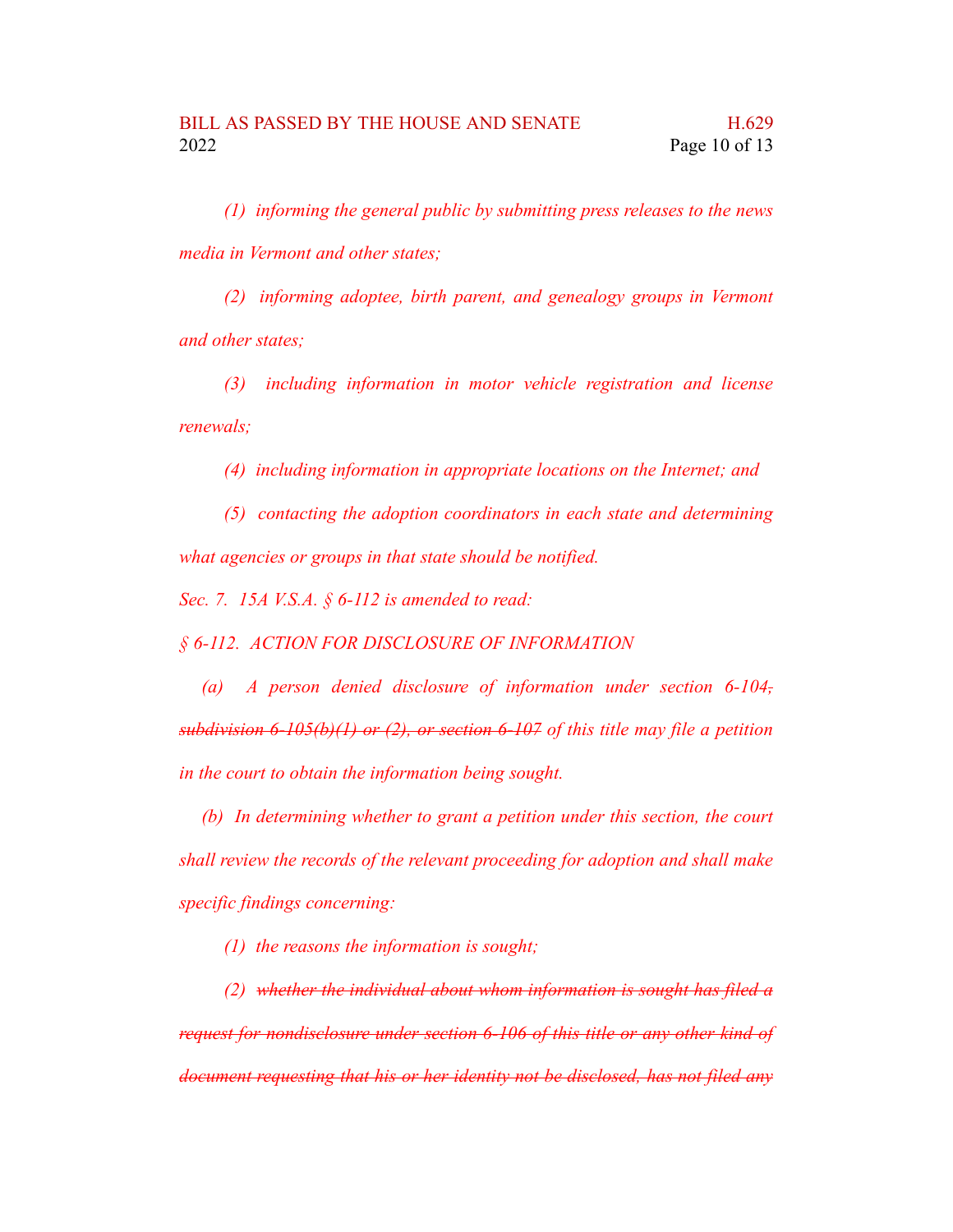*document, or has otherwise indicated a preference regarding the disclosure of his or her identity; [Repealed.]*

*(3) if known, whether the individual about whom information is sought is alive;*

*(4) whether it is possible to satisfy the petitioner's request without disclosing the identity of another individual; and*

*(5) the expressed needs of the adoptee, including the emotional and mental health needs of the adoptee.*

*(c) Before making a determination under this section, the court shall make a reasonable effort to confidentially contact the person whose identity is being sought in order to determine that person's response to the petition and shall consider any response in reaching its decision.*

*(d) If the reason the petitioner was denied disclosure was due to the fact that there was no consent on file and there is no request for nondisclosure filed under section 6-106 or any other kind of document in the court or agency that clearly indicates that the identity of the person being sought not be disclosed, the court shall order disclosure of the requested information if the court finds by a preponderance of the evidence that disclosure is in the best interests of the petitioner and that disclosure is unlikely to cause harm to the person whose identity is being sought. [Repealed.]*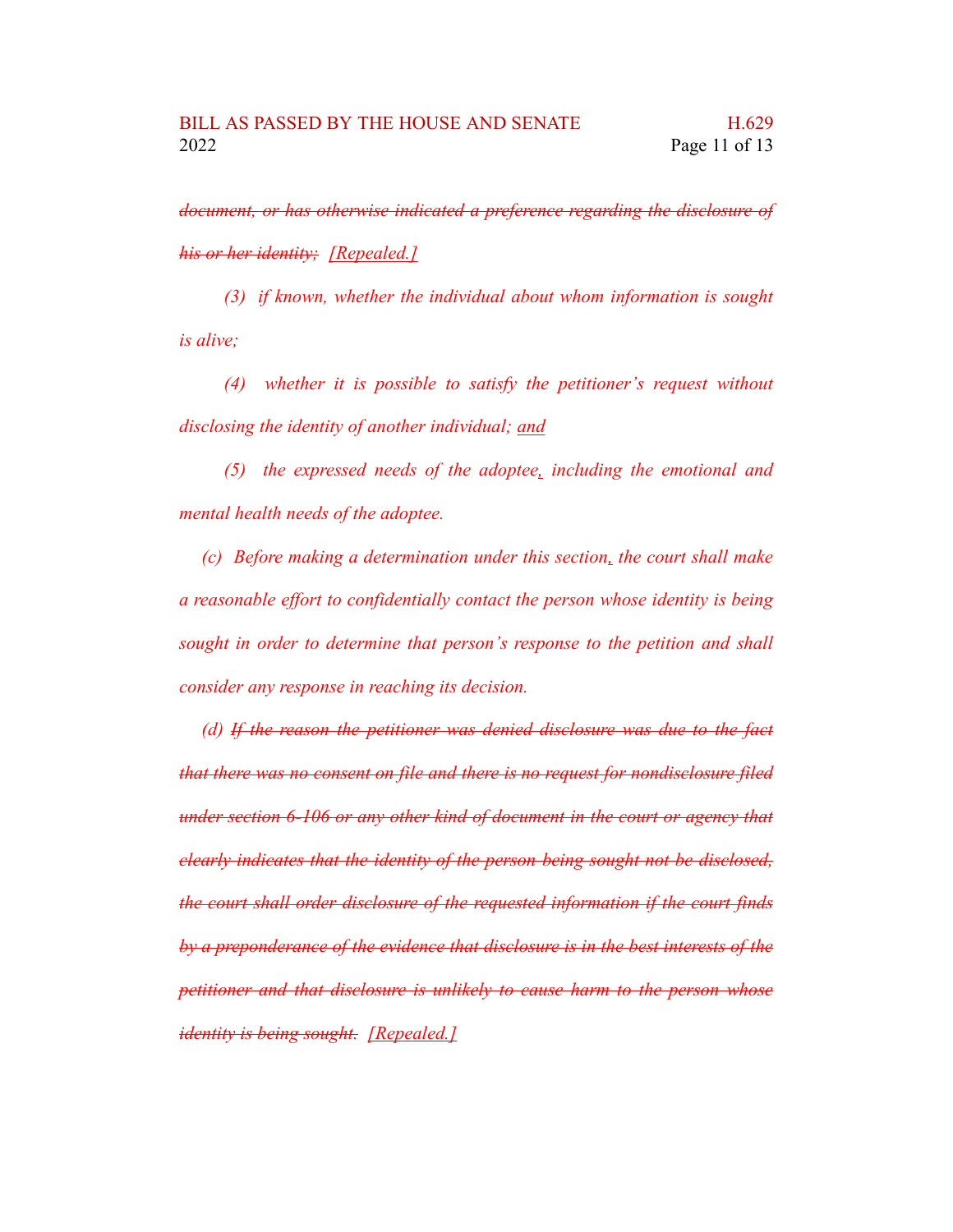*(e) If the reason the petitioner was denied disclosure was due to the fact that there was no consent on file and a request for nondisclosure was filed under section 6-106 or any kind of document was filed in the court or agency that clearly indicates that the identity of the person being sought not be disclosed, the court shall not make a search under subsection (c) of this section and shall not order the disclosure of the requested information except for compelling reasons. [Repealed.]*

*Sec. 8. IMPLEMENTATION*

*Not later than SeptemberOctober 1, 2022, the Department for Children and Families shall:*

*(1) develop contact preference forms and make such forms readily available to the public; and*

*(2) initiate plans to notify members of the public about this act. Sec. 8a. VERMONT STATE ARCHIVES AND RECORDS ADMINISTRATION; REPORT ON RECORDS OF CHILDREN PLACED IN FOSTER HOMES OR RESIDENTIAL CHILD CARE FACILITIES*

*On or before January 15, 2023, the Vermont State Archives and Records Administration, in consultation with the Department for Children and Families and other interested parties, shall submit to the Senate Committees on Government Operations and on Health and Welfare and the House Committees*